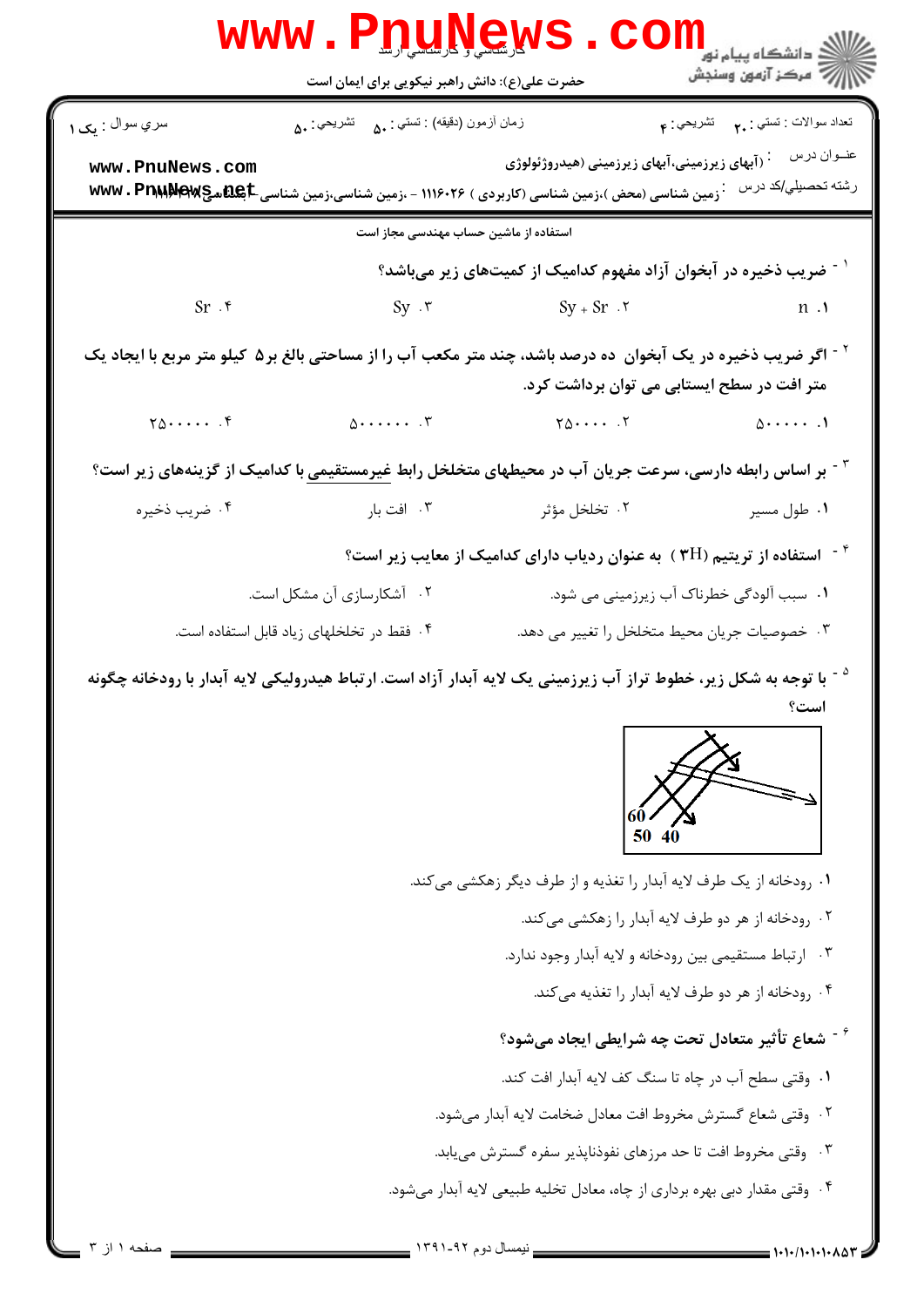|                                                                                                                                                                                                    |                                                                            | WWW.P <u>nungews</u> .com                                                                                                                                             |                                                           |  |  |
|----------------------------------------------------------------------------------------------------------------------------------------------------------------------------------------------------|----------------------------------------------------------------------------|-----------------------------------------------------------------------------------------------------------------------------------------------------------------------|-----------------------------------------------------------|--|--|
| سري سوال : ۱ يک                                                                                                                                                                                    | زمان أزمون (دقيقه) : تستي : ۵۰     تشريحي : ۵۰                             |                                                                                                                                                                       | تعداد سوالات : تستي : ٢. تشريحي : ۴                       |  |  |
| www.PnuNews.com                                                                                                                                                                                    |                                                                            | <sup>:</sup> آبهای زیرزمینی،آبهای زیرزمینی (هیدروژئولوژی)<br><b>َ زمین شناسی (محض )،زمین شناسی (کاربردی ) ۱۱۱۶۰۲۶ - ،زمین شناسی،زمین شناسی WWW . PrAWMeRW (Sam We</b> | عنــوان درس<br>رشته تحصيلي/كد درس                         |  |  |
|                                                                                                                                                                                                    |                                                                            |                                                                                                                                                                       | <sup>۷ -</sup> جریان <u>غیرماندگار</u> چه نوع جریانی است؟ |  |  |
|                                                                                                                                                                                                    | ۰۱ در طول مسیر، جریان تغییر نمی <i>ک</i> ند.                               |                                                                                                                                                                       |                                                           |  |  |
|                                                                                                                                                                                                    | ۰۲ در طول زمان، جریان تغییر میکند.                                         |                                                                                                                                                                       |                                                           |  |  |
|                                                                                                                                                                                                    | ۰۳ در این نوع جریان، خطوط جریان موازی هم هستند.                            |                                                                                                                                                                       |                                                           |  |  |
|                                                                                                                                                                                                    |                                                                            | ۰۴ این نوع جریان، خطوط جریان می توانند بصورت واگرا یا همگرا شکل بگیرند.                                                                                               |                                                           |  |  |
|                                                                                                                                                                                                    |                                                                            | <sup>^ -</sup> ارتباط رودخانه با سطح آب زیر زمینی چند حالت مختلف دارد؟                                                                                                |                                                           |  |  |
| $\Delta$ $\cdot$ $\zeta$                                                                                                                                                                           |                                                                            | $\gamma$ . $\gamma$ . T                                                                                                                                               |                                                           |  |  |
| $^{\circ}$ دو میلی اکی والان بر لیتر از یون 2- CO3 معادل چند میلی گرم بر لیتر است(16=0 و 12=C) $^{\circ}$                                                                                          |                                                                            |                                                                                                                                                                       |                                                           |  |  |
|                                                                                                                                                                                                    |                                                                            |                                                                                                                                                                       |                                                           |  |  |
| نسبت rNa/rK در سنگهای فوق بازیک و بازی به سنگهای اسیدی چگونه تغییر میکند؟                                                                                                                          |                                                                            |                                                                                                                                                                       |                                                           |  |  |
| ۰۴ این نسبت برابر است.                                                                                                                                                                             | ۰۳ این نسبت منفی است.                                                      | ۲.  کاهش میبابد.                                                                                                                                                      | <b>۱</b> .  افزایش مییابد.                                |  |  |
| ٔ ` آ برای لوله گذاری یک چاه تازه حفر شده در مقابل لایه آبداری متشکل از رسوبات نسبتاً دانه ریز و یکنواخت، در صورتی که<br>آب خاصیت خورندگی داشته باشد، اندازه مناسب منافذ اسکرین ها باید چقدر باشد؟ |                                                                            |                                                                                                                                                                       |                                                           |  |  |
|                                                                                                                                                                                                    | ۰۲ معادل d10 ذرات سازند                                                    | ۰۱ کوچکتر از قطر مؤثر                                                                                                                                                 |                                                           |  |  |
|                                                                                                                                                                                                    | ۰۴ به اندازه قطر متوسط ذرات                                                | ۰۳ بزرگتر از d10 ذرات سازند                                                                                                                                           |                                                           |  |  |
|                                                                                                                                                                                                    |                                                                            | <sup>۱۲ -</sup> جهت پوشش کورهها و میلههای قنات از چه نوع تنبوشههایی استفاده میشود؟                                                                                    |                                                           |  |  |
| ۰۴ مربعی                                                                                                                                                                                           | ۰۳ مستطیلی                                                                 | ۰۲ نیمه دایرهای                                                                                                                                                       | ۰۱ دایرهای                                                |  |  |
|                                                                                                                                                                                                    |                                                                            | ا - ۱۳ با اندازه گیری Ec آب کدامیک از پارامترهای زیر را می توان تا حد زیادی محاسبه کرد $^{\circ}$                                                                     |                                                           |  |  |
| $TOC = 0.64$ Ec $\cdot$ $\uparrow$                                                                                                                                                                 | $T.D.S = O.G4XEC$ .                                                        | $T.S.S = 0.64x$ Ec. 7                                                                                                                                                 | TSS=0.64TDS .1                                            |  |  |
| <sup>۱۴ -</sup> بالا بودن کدامیک از یونهای زیر در آب کشاورزی باعث سخت شدن خاک و کاهش نفوذپذیری میشود؟                                                                                              |                                                                            |                                                                                                                                                                       |                                                           |  |  |
| Ca.                                                                                                                                                                                                | Na.7                                                                       | $Na+C1$ . $\tau$                                                                                                                                                      | $Na+K$ .                                                  |  |  |
|                                                                                                                                                                                                    | <sup>۱۵ -</sup> بررسیهای قائم ژئوالکتریک اساساً برای چه هدفی انجام میگیرد؟ |                                                                                                                                                                       |                                                           |  |  |
| ۰۲ تعیین میزان K لایه های آبدار $\cdot$ ۲<br>۰۱ کسب اطلاعاتی در مورد ضخامت و مقاومت ویژه هر لایه                                                                                                   |                                                                            |                                                                                                                                                                       |                                                           |  |  |
|                                                                                                                                                                                                    | ۰۴ مشخص کردن سرعت جریان آب زیرزمینی                                        |                                                                                                                                                                       | ۰۳ اندازهگیری تخلخل رسوبات                                |  |  |
| _ صفحه ۲ از ۳                                                                                                                                                                                      |                                                                            |                                                                                                                                                                       | $= 1.1.11.1.1.1.1$                                        |  |  |